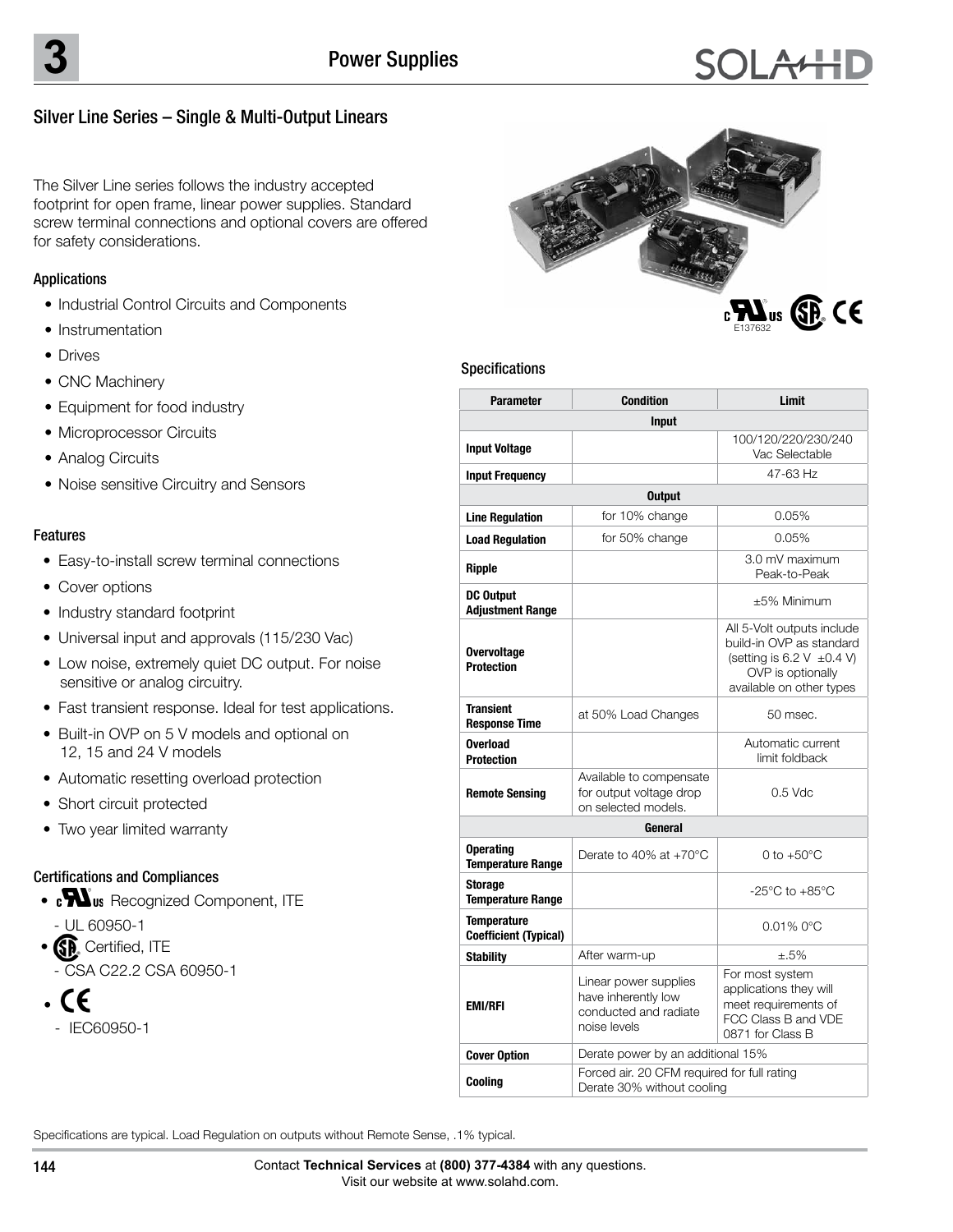# **A4HD**

## SL Series Selection Table

Notes:

With Built-In OVP

 is field adjustable. 2. With Remote Sense (R.S.)

| <b>Catalog Number</b>               | Output 1                                     | Output 2                                                    | Output 3                           | Case           |  |  |  |
|-------------------------------------|----------------------------------------------|-------------------------------------------------------------|------------------------------------|----------------|--|--|--|
| SLS-05-030-1T                       | $5V@3A*2$                                    |                                                             |                                    | Α              |  |  |  |
| SLS-05-060-1T                       | $5V@6A*2$                                    |                                                             |                                    | <b>B1</b>      |  |  |  |
| SLS-05-090-1T                       | $5V@9A*2$                                    |                                                             |                                    | C              |  |  |  |
| SLS-05-120-1T                       | 5 V @ 12 A *2                                |                                                             |                                    | $\mathsf{I}$   |  |  |  |
| SLS-12-017T1                        | 12 V @ 1.7 A <sup>2</sup> or<br>15 V @ 1.5 A |                                                             |                                    | Α              |  |  |  |
| SLS-12-034T                         | 12 V @ 3.4 A <sup>2</sup>                    |                                                             |                                    | <b>B1</b>      |  |  |  |
| SLS-12-051T                         | 12 V @ 5.1 A <sup>2</sup>                    |                                                             |                                    | C              |  |  |  |
| SLS-12-068T                         | 12 V @ 6.8 A $2$                             |                                                             |                                    | 12             |  |  |  |
| SLS-15-045T                         | $15V@4.5A^2$                                 |                                                             |                                    | C              |  |  |  |
| <b>SLS-15-060T</b>                  | 15V@6A <sup>2</sup>                          |                                                             |                                    | 12             |  |  |  |
| SLS-24-012T                         | 24 V @ 1.2 A v                               |                                                             |                                    | Α              |  |  |  |
| SLS-24-024T                         | 24 V @ 2.4 A <sup>2</sup>                    |                                                             |                                    | B <sub>2</sub> |  |  |  |
| SLS-24-036T                         | 24 V @ 3.6 A <sup>2</sup>                    |                                                             |                                    | C              |  |  |  |
| <b>SLS-24-048T</b>                  | 24 V @ 4.8 A <sup>2</sup>                    |                                                             |                                    | 12             |  |  |  |
| SLS-24-072T                         | 24 V @ 7.2 A <sup>2</sup>                    |                                                             |                                    | Κ              |  |  |  |
| <b>SLS-24-120T</b>                  | 24 V @ 12.0 A <sup>2</sup>                   |                                                             |                                    | L              |  |  |  |
| SLD-12-1010-12T <sup>1</sup>        | 12 V @ 1 A or<br>15 V @ .8 A                 | $-12$ V @ 1 A or<br>$-15$ V $@.8$                           |                                    | H1             |  |  |  |
| SLD-12-1818-12T <sup>1</sup>        | 12 V @ 1.8 A or<br>15 V @ 1.5 A              | $-12$ V @ 1.8 A or<br>$-15V@1.5A$                           |                                    | D.             |  |  |  |
| SLD-12-3434-12T                     | 12 V @ 3.4 A $2$                             | $-12$ V @ 3.4 A $^{2}$                                      |                                    | IЗ             |  |  |  |
| SLD-15-3030-15T                     | $15 \text{ V} \text{ @ } 3 \text{ A}^2$      | $-15$ V @ 3 A $^{2}$                                        |                                    | IЗ             |  |  |  |
| SLD-12-6034-05T                     | $5V@6A*2$                                    | 12 V @ 3.4 A <sup>2</sup>                                   |                                    | $\vert$ 1      |  |  |  |
| SLD-12-3015-05T                     | $5V@3A*2$                                    | 12 V@ 1.5 A                                                 |                                    | C1             |  |  |  |
| SLT 12-20404-12T <sup>1</sup>       | $5V@2A*2$                                    | 12 V @ .4 A or<br>15 V @ .4 A                               | $-12V@.4A$ or<br>$-15V@.4A$        | H2             |  |  |  |
| SLT 12-31010-12T1                   | $5V@3A*2$                                    | 12 V @ 1 A <sup>2</sup> or<br>15 V @ .8 A                   | $-12V@1A2$<br>or -15 V @ .8 A      | F              |  |  |  |
| SLT 12-61818-12T1                   | 5V @ 6A *2                                   | 12 V @1.8 A or<br>15 V @1.5 A                               | $-12V@1.8$<br>A or -15 V @<br>1.5A | G <sub>2</sub> |  |  |  |
| <b>Over Voltage Protector (OVP)</b> |                                              |                                                             |                                    |                |  |  |  |
| SL0-12-000-1                        | 6.2 V to 34 V<br>Adjustable @ 8 A            | For Cases B through K                                       |                                    | J1.            |  |  |  |
| SL0-12-000-TB                       | 6.2 V to 34 V<br>Adjustable @ 8 A            | For Case A or Cases B through K<br>(when used with a cover) |                                    | J2             |  |  |  |

1. 12/15 Volt models are factory set for 12 Volt operation. 15 Volt operation

## Dimensions - inches (mm)



## Cover Options

| Catalog<br><b>Number</b> | <b>Description</b> | Catalog<br><b>Number</b> | <b>Description</b>               |
|--------------------------|--------------------|--------------------------|----------------------------------|
| <b>SLCASA-CVR</b>        | Cover for Case A   | <b>SLCASI-CVR</b>        | Cover for Cases<br>11, 12, 8, 13 |
| <b>SLCASB-CVR</b>        | Cover for Case B   | <b>SLCASK-CVR</b>        | Cover for Case K                 |
| <b>SLCASC-CVR</b>        | Cover for Case C   | <b>SLCASL-CVR</b>        | Cover for Case I                 |

Note:

Covers are sold separately. When used, derate the power supply by 15% of its rated value.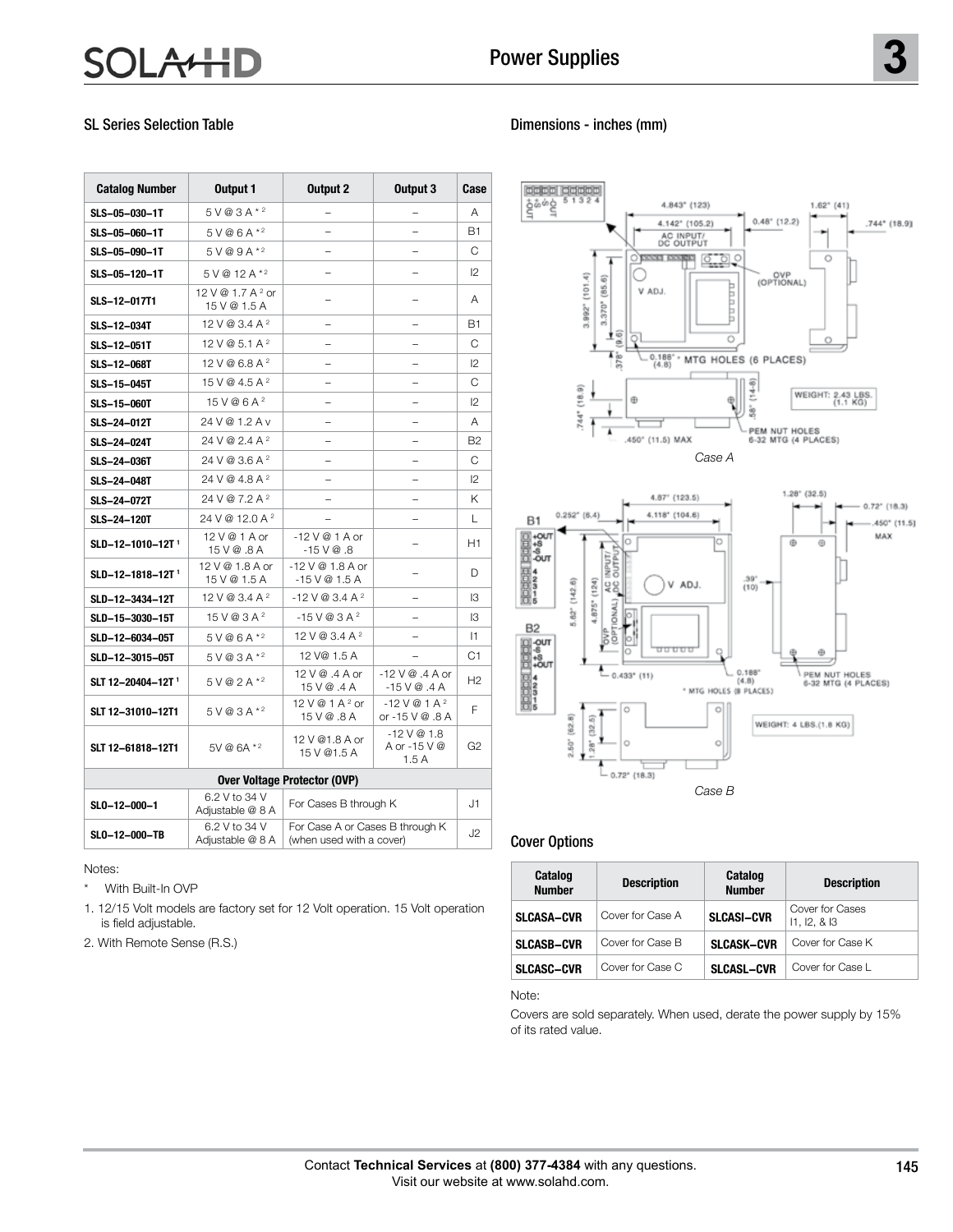# **SOLAHIL**

## Silver Line Dimensions (inches/mm)



## AC Input Jumper Connections

| For use at:      | 100 Vac   | 120 Vac   | 220 Vac | 230/240 Vac |
|------------------|-----------|-----------|---------|-------------|
| <b>Connect:</b>  | $1-3.2-4$ | $1-3.2-4$ | $2-3$   | $2 - 3$     |
| <b>Apply AC:</b> | 1 & 5     | 1 & 4     | 1 & 5   | 1 & 4       |